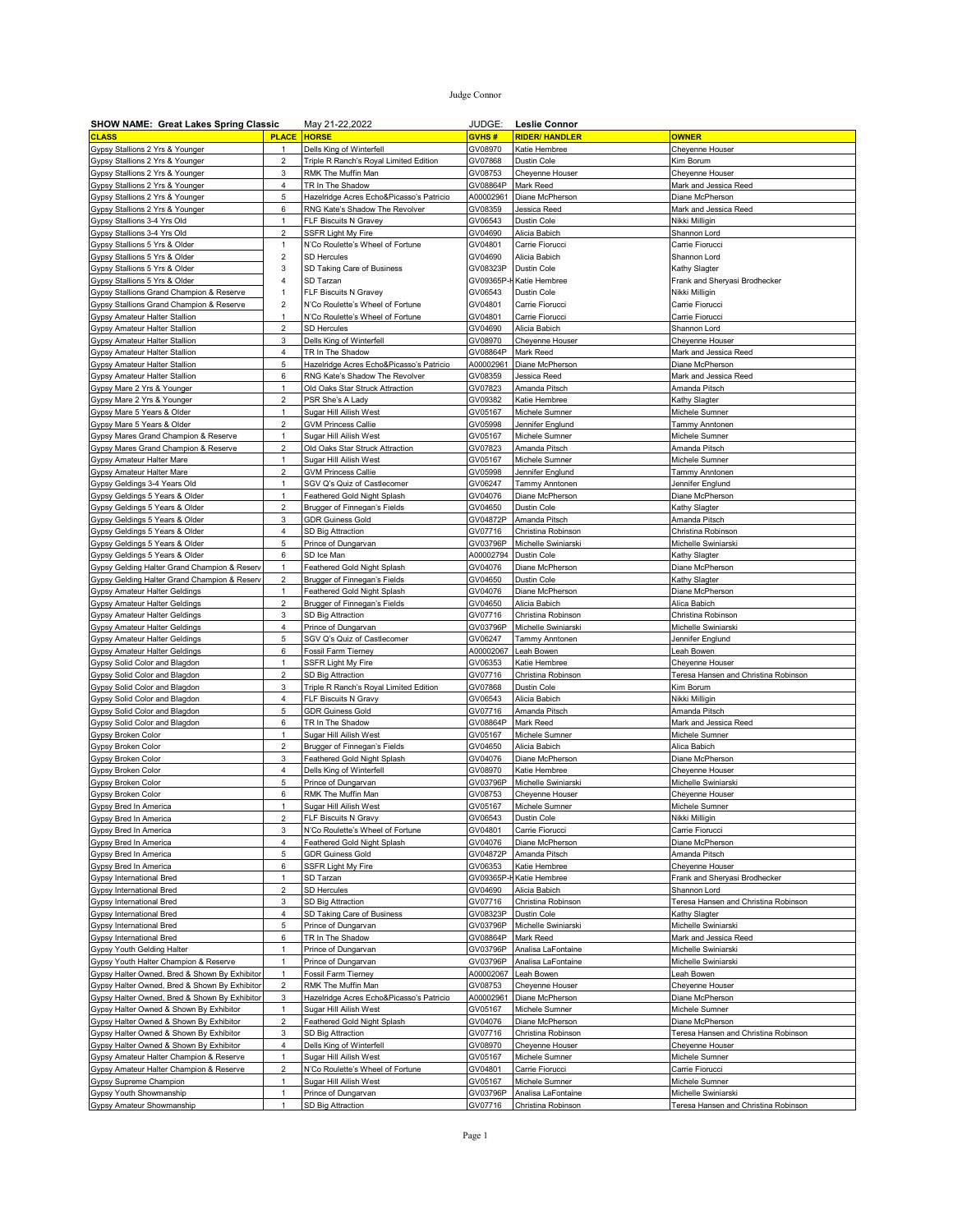| Gypsy Amateur Showmanship                                             | 2                 | <b>GVM Princess Callie</b>                                  | GV05998            | Jennifer Englund                 | Tammy Anntonen                       |
|-----------------------------------------------------------------------|-------------------|-------------------------------------------------------------|--------------------|----------------------------------|--------------------------------------|
| Gypsy Amateur Showmanship                                             | 3                 | <b>Fossil Farm Tierney</b>                                  | A0000267           | eah Bowen.                       | eah Bowen                            |
|                                                                       | 4                 |                                                             | GV04076            | Diane McPherson                  | Diane McPherson                      |
| Gypsy Amateur Showmanship                                             |                   | Feathered Gold Night Splash                                 |                    |                                  |                                      |
| Gypsy Amateur Showmanship                                             | 5                 | Prince of Dungarvan                                         | GV03796P           | Michelle Swiniarski              | Michelle Swiniarsk                   |
| Gypsy Amateur Showmanship                                             | 6                 | SGV Q's Quiz of Castlecomer                                 | GV06247            | Tammy Anntonen                   | Jennifer Englund                     |
| Gypsy Open Showmanship                                                | $\mathbf{1}$      | SD Big Attraction                                           | GV07716            | Christina Robinson               | Teresa Hansen and Christina Robinson |
|                                                                       |                   |                                                             |                    |                                  |                                      |
| Gypsy Open Showmanship                                                | $\overline{2}$    | <b>SD Hercules</b>                                          | GV04690            | Alicia Babich                    | Shannon Lord                         |
| Gypsy Senior Open Trail In Hand                                       | 1                 | <b>SD Hercules</b>                                          | GV04690            | Alicia Babich                    | Shannon Lord                         |
| Gypsy Senior Open Trail In Hand                                       | $\overline{2}$    | Brugger of Finnegan's Fields                                | GV04650            | Alicia Babich                    | Alica Babich                         |
|                                                                       |                   |                                                             |                    |                                  |                                      |
| Gypsy Senior Open Trail In Hand                                       | $\mathbf 3$       | Feathered Gold Night Splash                                 | GV04076            | Diane McPherson                  | Diane McPherson                      |
| Gypsy Senior Open Trail In Hand                                       | $\overline{4}$    | SD Ice Man                                                  | A00002794          | <b>Dustin Cole</b>               | Kathy Slagter                        |
| Gypsy Senior Open Trail In Hand                                       | 5                 | SD Tarzan                                                   |                    | GV09365P-H Katie Hembree         | Frank and Sheryasi Brodhecker        |
|                                                                       |                   |                                                             |                    |                                  |                                      |
| Gypsy Junior Open Trail In Hand                                       | $\mathbf{1}$      | FLF Biscuits N Gravy                                        | GV06543            | Dustin Cole                      | Nikki Milligin                       |
| Gypsy Junior Open Trail In Hand                                       | $\overline{2}$    | SD Taking Care of Business                                  | GV08323P           | Dustin Cole                      | Kathy Slagter                        |
| Gypsy Junior Open Trail In Hand                                       | 3                 | SD Big Attraction                                           | GV07716            | Christina Robinson               | Teresa Hansen and Christina Robinson |
|                                                                       |                   | <b>GVM Princess Callie</b>                                  | GV05998            | Jennifer Englund                 |                                      |
| Gypsy Junior Open Trail In Hand                                       | 4                 |                                                             |                    |                                  | Tammy Anntonen                       |
| Gypsy Junior Open Trail In Hand                                       | 5                 | Hazelridge Acres Echo&Picasso's Patricio                    | A00002961          | Diane McPherson                  | Diane McPherson                      |
| Gypsy Junior Open Trail In Hand                                       | 6                 | Triple R Ranch's Royal Limited Edition                      | GV07868            | Dustin Cole                      | Kim Borum                            |
| Gypsy Amateur Trail In Hand                                           | $\mathbf{1}$      | Sugar Hill Ailish West                                      | GV05167            | Michele Sumner                   | Michele Sumner                       |
|                                                                       |                   |                                                             |                    |                                  |                                      |
| Gypsy Amateur Trail In Hand                                           | $\overline{2}$    | <b>GVM Princess Callie</b>                                  | GV05998            | Jennifer Englund                 | Tammy Anntonen                       |
| Gypsy Amateur Trail In Hand                                           | 3                 | Brugger of Finnegan's Fields                                | GV04650            | Alicia Babich                    | Alica Babich                         |
| Gypsy Amateur Trail In Hand                                           | $\overline{4}$    | Fossil Farm Tierney                                         | A00002067          | Leah Bowen                       | eah Bowen.                           |
|                                                                       |                   |                                                             |                    |                                  |                                      |
| Gypsy Amateur Trail In Hand                                           | 5                 | Feathered Gold Night Splash                                 | GV04076            | Diane McPherson                  | Diane McPherson                      |
| Gypsy Amateur Trail In Hand                                           | 6                 | Hazelridge Acres Echo&Picasso's Patricio                    | A00002961          | Diane McPherson                  | Diane McPherson                      |
| Gypsy Youth Trail Under Saddle WJL                                    | 1                 | Prince of Dungarvan                                         | GV03796P           | Analisa LaFontaine               | Michelle Swiniarski                  |
|                                                                       |                   |                                                             |                    |                                  |                                      |
| Gypsy Amateur Trail Under Saddle WJ                                   | $\mathbf{1}$      | <b>GVM Princess Callie</b>                                  | GV05998            | Jennifer Englund                 | Tammy Anntonen                       |
| Gypsy Amateur Trail Under Saddle WJ                                   | $\overline{2}$    | Feathered Gold Night Splash                                 | GV04076            | Diane McPherson                  | Diane McPherson                      |
| Gypsy Amateur Trail Under Saddle WJ                                   | 3                 | Sugar Hill Ailish West                                      | GV05167            | Michele Sumner                   | Michele Sumner                       |
|                                                                       | 4                 |                                                             |                    |                                  |                                      |
| Gypsy Amateur Trail Under Saddle WJ                                   |                   | Fossil Farm Tierney                                         | A00002067          | Leah Bowen                       | Leah Bowen                           |
| Gypsy Amateur Trail Under Saddle WJ                                   | 5                 | SD Big Attraction                                           | GV07716            | Christina Robinson               | Teresa Hansen and Christina Robinson |
| Gypsy Open Trail Under Saddle WJ                                      | $\mathbf{1}$      | <b>SD Hercules</b>                                          | GV04690            | Alicia Babich                    | Shannon Lord                         |
| Gypsy Open Trail Under Saddle WJ                                      | $\overline{2}$    | <b>GVM Princess Callie</b>                                  |                    |                                  |                                      |
|                                                                       |                   |                                                             | GV05998            | Jennifer Englund                 | Tammy Anntonen                       |
| Gypsy Open Trail Under Saddle WJ                                      | 3                 | FLF Biscuits N Gravy                                        | GV06543            | Dustin Cole                      | Nikki Milligin                       |
| Gypsy Open Trail Under Saddle WJ                                      | 4                 | Feathered Gold Night Splash                                 | GV04076            | Diane McPherson                  | Diane McPherson                      |
|                                                                       |                   | SD Ice Man                                                  |                    |                                  |                                      |
| Gypsy Open Trail Under Saddle WJ                                      | 5                 |                                                             | A00002794          | Dustin Cole                      | Kathy Slagter                        |
| Gypsy Open Trail Under Saddle WJL                                     | $\mathbf{1}$      | Brugger of Finnegan's Fields                                | GV04650            | Alicia Babich                    | Alicia Babich                        |
| Gypsy Open Trail Under Saddle WJL                                     | $\overline{2}$    | SD Taking Care of Business                                  | GV08323P           | Dustin Cole                      | Kathy Slagter                        |
| Gypsy Amateur Trail Under Saddle WJL                                  | $\mathbf{1}$      |                                                             |                    |                                  |                                      |
|                                                                       |                   | Brugger of Finnegan's Fields                                | GV04650            | Alicia Babich                    | Alicia Babich                        |
| Gypsy Amateur Trail Under Saddle WJL                                  | $\overline{2}$    | SD Taking Care of Business                                  | GV08323P           | Dustin Cole                      | Kathy Slagter                        |
| Gypsy Open Jr. Western Pleasure WJ                                    | $\mathbf{1}$      | <b>GVM Princess Callie</b>                                  | GV05998            | Jennifer Englund                 | Tammy Anntonen                       |
| Gypsy Open Jr. Western Pleasure WJ                                    | $\overline{2}$    |                                                             | GV06247            |                                  |                                      |
|                                                                       |                   | SGV Q's Quiz of Castlecomer                                 |                    | Tammy Anntonen                   | Jennifer Englund                     |
| Gypsy Open Jr. Western Pleasure WJ                                    | 3                 | FLF Biscuits N Gravy                                        | GV06543            | Dustin Cole                      | Nikki Milligin                       |
|                                                                       |                   |                                                             |                    |                                  |                                      |
|                                                                       | $\mathbf{1}$      |                                                             |                    |                                  |                                      |
| Gypsy Amateur Western Pleasure WJ                                     |                   | SD Big Attraction                                           | GV07716            | Christina Robinson               | Teresa Hansen and Christina Robinson |
| Gypsy Amateur Western Pleasure WJ                                     | $\overline{c}$    | SGV Q's Quiz of Castlecomer                                 | GV06247            | Tammy Anntonen                   | Jennifer Englund                     |
| Gypsy Amateur Western Pleasure WJ                                     | 3                 | <b>GVM Princess Callie</b>                                  | GV05998            | Jennifer Englund                 | Tammy Anntonen                       |
|                                                                       |                   |                                                             |                    |                                  |                                      |
| Gypsy Amateur Western Pleasure WJ                                     | $\overline{4}$    | Feathered Gold Night Splash                                 | GV04076            | Diane McPherson                  | Diane McPherson                      |
| Gypsy Amateur Western Pleasure WJ                                     | 5                 | Sugar Hill Ailish West                                      | GV05167            | Michele Sumner                   | Michele Sumner                       |
| Gypsy Amateur Western Pleasure WJ                                     | 6                 | <b>Fossil Farm Tierney</b>                                  | A00002067          | Leah Bowen                       | Leah Bowen                           |
|                                                                       | 1                 | <b>SD Hercules</b>                                          | GV04690            | Alicia Babich                    | Shannon Lord                         |
| Gypsy Open Sr. Western Pleasure WJ                                    |                   |                                                             |                    |                                  |                                      |
| Gypsy Open Sr. Western Pleasure WJ                                    | $\overline{2}$    | Feathered Gold Night Splash                                 | GV04076            | Diane McPherson                  | Diane McPherson                      |
| Gypsy Open Sr. Western Pleasure WJ                                    | $\mathbf{3}$      | SD Ice Man                                                  | A00002794          | Dustin Cole                      | Kathy Slagter                        |
| Gypsy Western Pleasure WJ Championship                                | $\mathbf{1}$      | SD Hercules                                                 | GV04690            | Dustin Cole                      | Kathy Slagter                        |
|                                                                       |                   |                                                             |                    |                                  |                                      |
| Gypsy Western Pleasure WJ Championship                                | $\overline{c}$    | SD Big Attraction                                           | GV07716            | Christina Robinson               | Teresa Hansen and Christina Robinson |
| Gypsy Western Pleasure WJ Championship                                | 3                 | FLF Biscuits N Gravy                                        | GV06543            | Dustin Cole                      | Nikki Milligin                       |
| Gypsy Western Pleasure WJ Championship                                | 4                 | Feathered Gold Night Splash                                 | GV04076            | Diane McPherson                  | Diane McPherson                      |
| Gypsy Western Pleasure WJ Championship                                | 5                 | SGV Q's Quiz of Castlecomer                                 | GV06247            | Tammy Anntonen                   | Jennifer Englund                     |
|                                                                       |                   |                                                             |                    |                                  |                                      |
| Gypsy Western Pleasure WJ Championship                                | 6                 | SD Ice Man                                                  | A00002794          | Katie Hembree                    | Kathy Slagter                        |
| Gypsy Open Western Horsemanship WJ                                    | $\mathbf{1}$      | Feathered Gold Night Splash                                 | GV04076            | Diane McPherson                  | Diane McPherson                      |
| Gypsy Amateur Western Horsemanship WJ                                 | $\mathbf{1}$      | <b>GVM Princess Callie</b>                                  | GV05998            | Jennifer Englund                 | Tammy Anntonen                       |
| Gypsy Amateur Western Horsemanship WJ                                 |                   |                                                             |                    |                                  |                                      |
|                                                                       | $\sqrt{2}$        | SGV Q's Quiz of Castlecomer                                 | GV06247            | Tammy Anntonen                   | Jennifer Englund                     |
| Gypsy Amateur Western Horsemanship WJ                                 | 3                 | Feathered Gold Night Splash                                 | GV04076            | Diane McPherson                  | Diane McPherson                      |
| Gypsy Open Jr. Western Pleasure WJL                                   | $\mathbf{1}$      | SD Taking Care of Business                                  | GV08323P           | Dustin Cole                      | Kathy Slagter                        |
| Gypsy Amateur Western Pleasure WJL                                    | $\mathbf{1}$      | Brugger of Finnegan's Fields                                | GV04650            | Alicia Babich                    | Alicia Babich                        |
|                                                                       |                   |                                                             |                    |                                  |                                      |
| Gypsy Amateur Western Pleasure WJL                                    | $\overline{2}$    | N'Co Roulette's Wheel of Fortune                            | GV04801            | Carrie Fiorucci                  | Carrie Fiorucci                      |
| Gypsy Open Sr. Western Pleasure WJL                                   | $\mathbf{1}$      | Brugger of Finnegan's Fields                                | GV04650            | Alicia Babich                    | Alicia Babich                        |
| Gypsy Open Western Horsemanship WJL                                   | $\mathbf{1}$      | Brugger of Finnegan's Fields                                | GV04650            | Alicia Babich                    | Alicia Babich                        |
|                                                                       |                   |                                                             |                    |                                  |                                      |
| Gypsy Amateur Ranch Riding WJ                                         | $\mathbf{1}$      | Feathered Gold Night Splash                                 | GV04076            | Diane McPherson                  | Diane McPherson                      |
| Gypsy Amateur Ranch Riding WJ                                         | $\overline{2}$    | <b>GVM Princess Callie</b>                                  | GV05998            | Jennifer Englund                 | Tammy Anntonen                       |
| Gypsy Open Ranch Riding WJ                                            | $\mathbf{1}$      | SD Hercules                                                 | GV04690            | Alicia Babich                    | Shannon Lord                         |
| Gypsy Open Ranch Riding WJ                                            | $\overline{c}$    | <b>GVM Princess Callie</b>                                  | GV05998            |                                  | Tammy Anntonen                       |
|                                                                       |                   |                                                             |                    | Jennifer Englund                 |                                      |
| Gypsy Open Ranch Riding WJ                                            | 3                 | FLF Biscuits N Gravy                                        | GV06543            | Dustin Cole                      | Nikki Milligin                       |
| Gypsy Open Ranch Riding WJ                                            | $\overline{4}$    | Feathered Gold Night Splash                                 | GV04076            | Diane McPherson                  | Diane McPherson                      |
| Gypsy Open Ranch Riding WJ                                            | 5                 | SD Ice Man                                                  | A00002794          | Katie Hembree                    | Kathy Slagter                        |
|                                                                       |                   |                                                             |                    |                                  |                                      |
| Gypsy Amateur Ranch Riding WJL                                        | $\mathbf{1}$      | Brugger of Finnegan's Fields                                | GV04650            | Alicia Babich                    | Alicia Babich                        |
| Gypsy Open Ranch Riding WJL                                           | $\mathbf{1}$      | Brugger of Finnegan's Fields                                | GV04650            | Alicia Babich                    | Alicia Babich                        |
| Gypsy Open Ranch Riding WJL                                           | $\overline{c}$    | SD Taking Care of Business                                  | GV08323P           | Dustin Cole                      | Kathy Slagter                        |
|                                                                       | $\mathbf{1}$      |                                                             |                    |                                  |                                      |
| Gypsy Open Pleasure Driving                                           |                   | Brugger of Finnegan's Fields                                | GV04650            | Alicia Babich                    | Alicia Babich                        |
| Gypsy Open Pleasure Driving                                           | $\overline{c}$    | SD Ice Man                                                  | A00002794          | Dustin Cole                      | Kathy Slagter                        |
| Gypsy Open Pleasure Driving                                           | 3                 | Feathered Gold Night Splash                                 | GV04076            | Diane McPherson                  | Diane McPherson                      |
| Gypsy Amateur Pleasure Driving                                        | $\mathbf{1}$      | Brugger of Finnegan's Fields                                | GV04650            | Alicia Babich                    | Alicia Babich                        |
|                                                                       |                   |                                                             |                    |                                  |                                      |
| Gypsy Amateur Pleasure Driving                                        | $\overline{c}$    | Prince of Dungarvan                                         | GV03796P           | Michelle Swiniarski              | Michelle Swiniarski                  |
| Gypsy Amateur Pleasure Driving<br>Gypsy Pleasure Driving Championship | 3<br>$\mathbf{1}$ | Feathered Gold Night Splash<br>Brugger of Finnegan's Fields | GV04076<br>GV04650 | Diane McPherson<br>Alicia Babich | Diane McPherson<br>Alicia Babich     |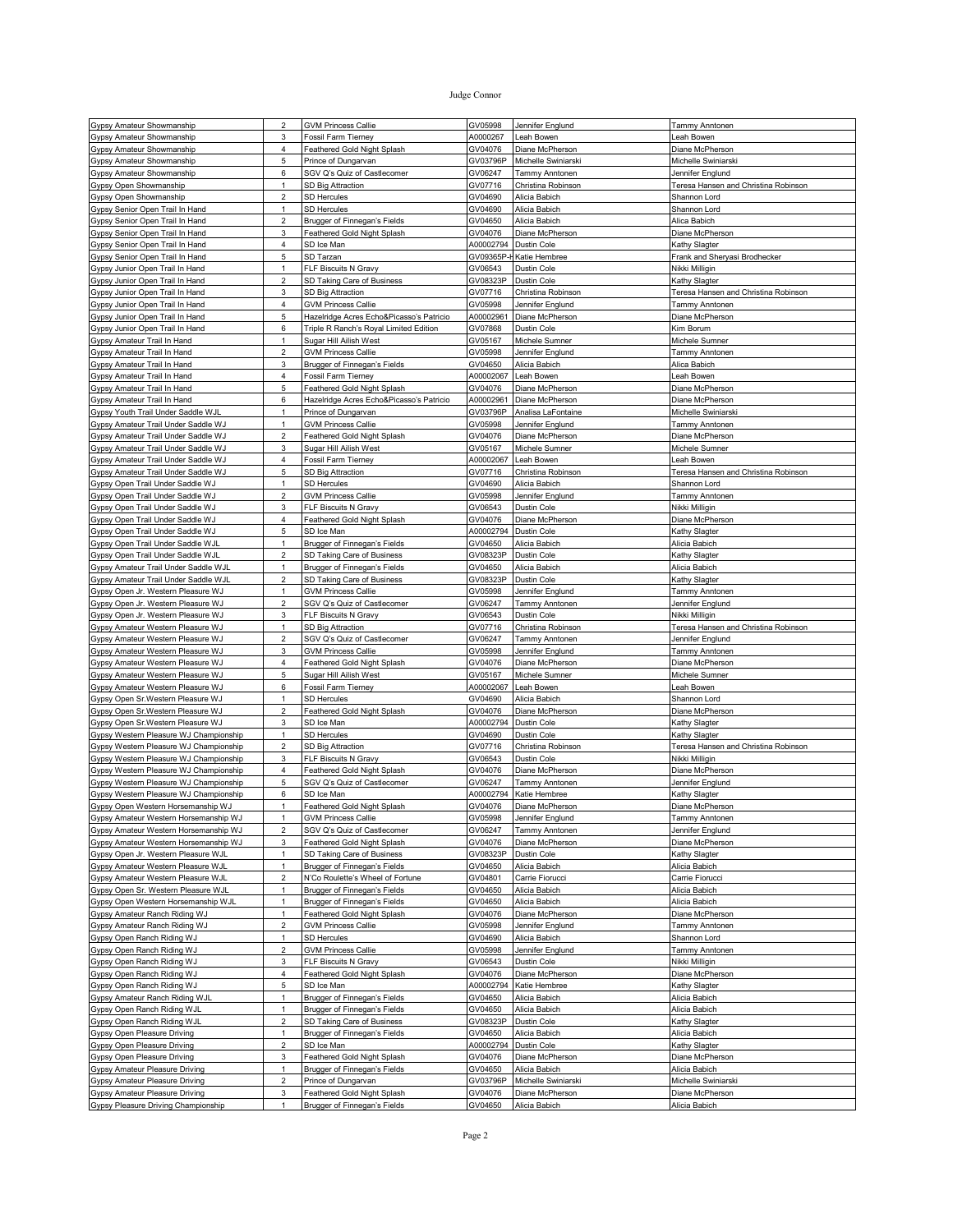| Gypsy Pleasure Driving Championship         | $\overline{2}$          | SD Ice Man                             | A00002794  | Dustin Cole         | Kathy Slagter                        |
|---------------------------------------------|-------------------------|----------------------------------------|------------|---------------------|--------------------------------------|
| Gypsy Pleasure Driving Championship         | 3                       | Feathered Gold Night Splash            | GV04076    | Diane McPherson     | Diane McPherson                      |
| Gypsy Pleasure Driving Championship         | 4                       | Prince of Dungarvan                    | GV03796P   | Michelle Swiniarski | Michelle Swiniarski                  |
| Gypsy Driving Reinsmanship                  | $\mathbf{1}$            | SD Ice Man                             | A00002794  | Dustin Cole         | Kathy Slagter                        |
|                                             |                         |                                        |            |                     |                                      |
| Gypsy Driving Reinsmanship                  | $\overline{\mathbf{c}}$ | Brugger of Finnegan's Fields           | GV04650    | Alicia Babich       | Alicia Babich                        |
| Gypsy Driving Reinsmanship                  | 3                       | Feathered Gold Night Splash            | GV04076    | Diane McPherson     | Diane McPherson                      |
| Gypsy Obstacle Driving                      | 1                       | Brugger of Finnegan's Fields           | GV04650    | Alicia Babich       | Alicia Babich                        |
| <b>Gypsy Obstacle Driving</b>               | $\overline{2}$          | Prince of Dungarvan                    | GV03796P   | Michelle Swiniarski | Michelle Swiniarski                  |
| Gypsy Obstacle Driving                      | 3                       | Feathered Gold Night Splash            | GV04076    | Diane McPherson     | Diane McPherson                      |
| Gypsy Obstacle Driving                      | 4                       | <b>SD Hercules</b>                     | GV04690    | Dustin Cole         | Shannon Lord                         |
|                                             | $\mathbf{1}$            |                                        |            |                     |                                      |
| Gypsy Obstacle Ground Driving               |                         | Brugger of Finnegan's Fields           | GV04650    | Alicia Babich       | Alicia Babich                        |
| Gypsy Obstacle Ground Driving               | $\overline{2}$          | SD Tarzan                              | GV09365P-ł | Katie Hembree       | Frank and Sheryasi Brodhecker        |
| <b>Gypsy Obstacle Ground Driving</b>        | 3                       | <b>SSFR Light My Fire</b>              | GV06353    | Katie Hembree       | Cheyenne Houser                      |
| Gypsy Obstacle Ground Driving               | 4                       | SD Taking Care of Business             | GV08323P   | Dustin Cole         | Kathy Slagter                        |
| Gypsy Obstacle Ground Driving               | 5                       | SD Ice Man                             | A00002794  | Dustin Cole         | Kathy Slagter                        |
| Gypsy Driving Cones Timed                   | $\mathbf{1}$            | SD Ice Man                             | A0002794   | Dustin Cole         | Kathy Slagter                        |
|                                             |                         |                                        |            |                     |                                      |
| Gypsy Driving Cones Timed                   | $\overline{\mathbf{c}}$ | Brugger of Finnegan's Fields           | GV04650    | Alicia Babich       | Alicia Babich                        |
| <b>Gypsy Driving Cones Timed</b>            | 3                       | Feathered Gold Night Splash            | GV04076    | Diane McPherson     | Diane McPherson                      |
| Gypsy Costume                               | $\mathbf{1}$            | Fossil Farm Tierney                    | A00002067  | Leah Bowen          | Leah Bowen                           |
| Gypsy Liberty                               | $\mathbf{1}$            | SD Ice Man                             | A00002794  | Dustin Cole         | <b>Kathy Slagter</b>                 |
| Gypsy Liberty                               | 2                       | <b>SD Hercules</b>                     | GV04690    | Alicia Babich       | Shannon Lord                         |
|                                             | 3                       |                                        |            |                     |                                      |
| Gypsy Liberty                               |                         | SD Tarzan                              | GV09365P   | Katie Hembree       | Frank & Shreyasi Brodhecker          |
| Gypsy Liberty                               | 4                       | Triple R Ranch's Royal Limited Edition | GV07868    | Dustin Cole         | Kim Borum                            |
| <b>Gypsy Liberty</b>                        | 5                       | SSFR Light My Fire                     | GV06353    | Katie Hembree       | Cheyenne Houser                      |
| Gypsy Liberty                               | 6                       | Prince of Dungarvan                    | GV03796P   | Michelle Swiniarski | Michelle Swiniarski                  |
| Gypsy In Hand Suitability for Dressage      | $\mathbf{1}$            | Sugar Hill Ailish West                 | GV05167    | Michele Sumner      | Michele Sumner                       |
| Gypsy Leadline                              | $\mathbf{1}$            | <b>GVM Princess Callie</b>             | GV05998    | Jennifer Englund    | Tammy Anntonen                       |
|                                             |                         |                                        |            |                     |                                      |
| Gypsy Amateur Hunter Under Saddle           | 1                       | Feathered Gold Night Splash            | GV04076    | Diane McPherson     | Diane McPherson                      |
| Gypsy Open Hunter Under Saddle              | $\mathbf{1}$            | Feathered Gold Night Splash            | GV04076    | Diane McPherson     | Diane McPherson                      |
| Gypsy Amateur English Pleasure WT           | 1                       | SD Big Attraction                      | GV07716    | Christina Robinson  | Teresa Hansen and Christina Robinson |
| Gypsy Amateur English Pleasure WT           | $\overline{\mathbf{c}}$ | Sugar Hill Ailish West                 | GV05167    | Michele Sumner      | Michele Sumner                       |
| Gypsy Amateur English Pleasure WT           | 3                       | <b>GVM Princess Callie</b>             | GV05998    | Jennifer Englund    | Tammy Anntonen                       |
|                                             |                         |                                        |            |                     |                                      |
| Gypsy Amateur English Pleasure WT           | 4                       | Feathered Gold Night Splash            | GV04076    | Diane McPherson     | Diane McPherson                      |
| Gypsy Open Jr. English Pleasure WT          | 1                       | SD Big Attraction                      | GV07716    | Christina Robinson  | Teresa Hansen and Christina Robinson |
| Gypsy Open Jr. English Pleasure WT          | $\overline{\mathbf{c}}$ | FLF Biscuits N Gravy                   | GV06543    | Dustin Cole         | Nikki Milligin                       |
| Gypsy Open Jr. English Pleasure WT          | 3                       | <b>GVM Princess Callie</b>             | GV05998    | Jennifer Englund    | Tammy Anntonen                       |
| Gypsy Open Sr. English Pleasure WT          | $\mathbf{1}$            | <b>SD Hercules</b>                     | GV04690    | Alicia Babich       | Shannon Lord                         |
|                                             |                         |                                        |            |                     |                                      |
| Gypsy Open Sr. English Pleasure WT          | $\overline{\mathbf{c}}$ | Feathered Gold Night Splash            | GV04076    | Diane McPherson     | Diane McPherson                      |
| Gypsy Open Sr. English Pleasure WT          | 3                       | <b>GDR Guiness Gold</b>                | GV04872P   | Amanda Pitsch       | Amanda Pitsch                        |
| Gypsy English Pleasure WT Championship      | $\mathbf{1}$            | <b>SD Hercules</b>                     | GV04690    | Alicia Babich       | Shannon Lord                         |
| Gypsy English Pleasure WT Championship      | 2                       | SD Big Attraction                      | GV07716    | Christina Robinson  | Teresa Hansen and Christina Robinson |
| Gypsy English Pleasure WT Championship      | 3                       | Feathered Gold Night Splash            | GV04076    | Diane McPherson     | Diane McPherson                      |
|                                             |                         |                                        |            |                     |                                      |
| Gypsy Amateur English Equitation WT         | $\mathbf{1}$            | <b>GVM Princess Callie</b>             | GV05998    | Jennifer Englund    | Tammy Anntonen                       |
| Gypsy Amateur English Equitation WT         | $\overline{\mathbf{c}}$ | Sugar Hill Ailish West                 | GV05167    | Michele Sumner      | Michele Sumner                       |
| Gypsy Amateur English Equitation WT         | 3                       | SD Big Attraction                      | GV07716    | Christina Robinson  | Teresa Hansen and Christina Robinson |
| Gypsy Amateur English Equitation WT         | 4                       | Feathered Gold Night Splash            | GV04076    | Diane McPherson     | Diane McPherson                      |
| Gypsy Open English Equitation WT            | $\mathbf{1}$            | Feathered Gold Night Splash            | GV04076    | Diane McPherson     | Diane McPherson                      |
|                                             | 1                       |                                        |            |                     |                                      |
| Gypsy Amateur English Pleasure WTC          |                         | Brugger of Finnegan's Fields           | GV04650    | Alicia Babich       | Alicia Babich                        |
| Gypsy Amateur English Pleasure WTC          | $\overline{\mathbf{c}}$ | N'Co Roulette's Wheel of Fortune       | GV04801    | Carrie Fiorucci     | Carrie Fiorucci                      |
| Gypsy Open Jr. English Pleasure WTC         | $\mathbf{1}$            | SD Taking Care of Business             | GV08323P   | Dustin Cole         | Kathy Slagter                        |
| Gypsy Open Sr. English Pleasure WTC         | $\mathbf{1}$            | <b>Brugger of Finnegan's Fields</b>    | GV04650    | Alicia Babich       | Alicia Babich                        |
| Gypsy English Pleasure WTC Championship     | $\mathbf{1}$            | SD Taking Care of Business             | GV08323P   | Dustin Cole         | Kathy Slagter                        |
|                                             |                         |                                        |            |                     |                                      |
| Gypsy Open English Equitation WTC           | 1                       | Brugger of Finnegan's Fields           | GV04650    | Alicia Babich       | Alicia Babich                        |
| Gypsy Amateur English Equitation WTC        | $\mathbf{1}$            | Brugger of Finnegan's Fields           | GV04650    | Alicia Babich       | Alicia Babich                        |
| Gypsy Amateur English Equitation WTC        | 2                       | N'Co Roulette's Wheel of Fortune       | GV04801    | Carrie Fiorucci     | Carrie Fiorucci                      |
| Gypsy Dressage Suitability Under Saddle WTC | 1                       | SD Taking Care of Business             | GV08323P   | Dustin Cole         | Kathy Slagter                        |
| Gypsy Dressage Suitability Under Saddle WTC | 2                       | N'Co Roulette's Wheel of Fortune       | GV04801    | Carrie Fiorucci     | Carrie Fiorucci                      |
| Gypsy Dressage Suitability Under Saddle WT  | 1                       | <b>GVM Princess Callie</b>             | GV05998    | Jennifer Englund    | Tammy Anntonen                       |
|                                             |                         |                                        |            |                     |                                      |
| Gypsy Dressage Suitability Under Saddle WT  | $\overline{2}$          | Feathered Gold Night Splash            | GV04076    | Diane McPherson     | Diane McPherson                      |
|                                             |                         |                                        |            |                     |                                      |
|                                             |                         |                                        |            |                     |                                      |
|                                             |                         |                                        |            |                     |                                      |
|                                             |                         |                                        |            |                     |                                      |
|                                             |                         |                                        |            |                     |                                      |
|                                             |                         |                                        |            |                     |                                      |
|                                             |                         |                                        |            |                     |                                      |
|                                             |                         |                                        |            |                     |                                      |
|                                             |                         |                                        |            |                     |                                      |
|                                             |                         |                                        |            |                     |                                      |
|                                             |                         |                                        |            |                     |                                      |
|                                             |                         |                                        |            |                     |                                      |
|                                             |                         |                                        |            |                     |                                      |
|                                             |                         |                                        |            |                     |                                      |
|                                             |                         |                                        |            |                     |                                      |
|                                             |                         |                                        |            |                     |                                      |
|                                             |                         |                                        |            |                     |                                      |
|                                             |                         |                                        |            |                     |                                      |
|                                             |                         |                                        |            |                     |                                      |
|                                             |                         |                                        |            |                     |                                      |
|                                             |                         |                                        |            |                     |                                      |
|                                             |                         |                                        |            |                     |                                      |
|                                             |                         |                                        |            |                     |                                      |
|                                             |                         |                                        |            |                     |                                      |
|                                             |                         |                                        |            |                     |                                      |
|                                             |                         |                                        |            |                     |                                      |
|                                             |                         |                                        |            |                     |                                      |
|                                             |                         |                                        |            |                     |                                      |